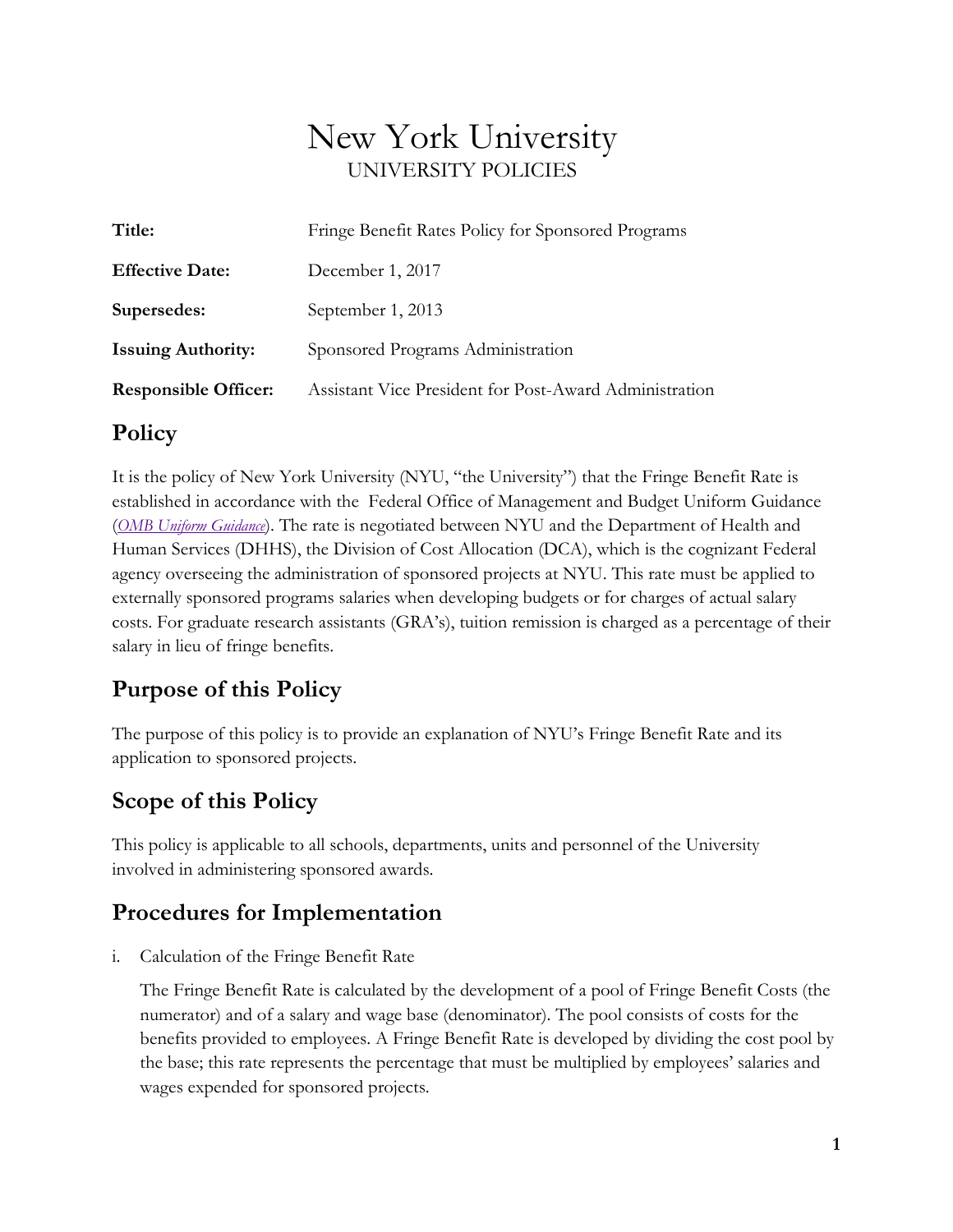#### ii. Fixed Rate

NYU negotiates a fixed Fringe Benefit Rate with the DHHS, DCA. A fixed rate is based on an estimate of the costs for the period covered by the rate. When the actual costs for this period are determined, an adjustment will be made to the rate for the future year(s) to compensate for the difference between the costs used to establish the fixed rate and actual costs.

iii. Components of the Fringe Benefit Rate

The fringe benefit costs included in the negotiated rate are:

- Annuity
- Group Insurance
- Major Medical
- Hospitalization
- FICA
- Worker's Compensation
- Dental Plan
- Pensions
- Unemployment Insurance
- NYS Disability Insurance
- Tuition Remission (Employee only)
- Travel Insurance
- Disability Income Protection
- iv. Paid and Unpaid Absences

Vacation, holiday, sick leave pay and other paid absences are included in salaries and wages and are claimed on grants, contracts and other projects as part of the normal cost for salaries and wages. Separate claims are not made for the cost of these paid absences. Unpaid sabbatical and research leave of absences may not be charged to sponsored projects.

v. Application of the Fringe Benefit Rate

The Fringe Benefits are charged using the rate negotiated with the cognizant agency. The rate is applied to the portion of salaries and wages allocable to the sponsored project.